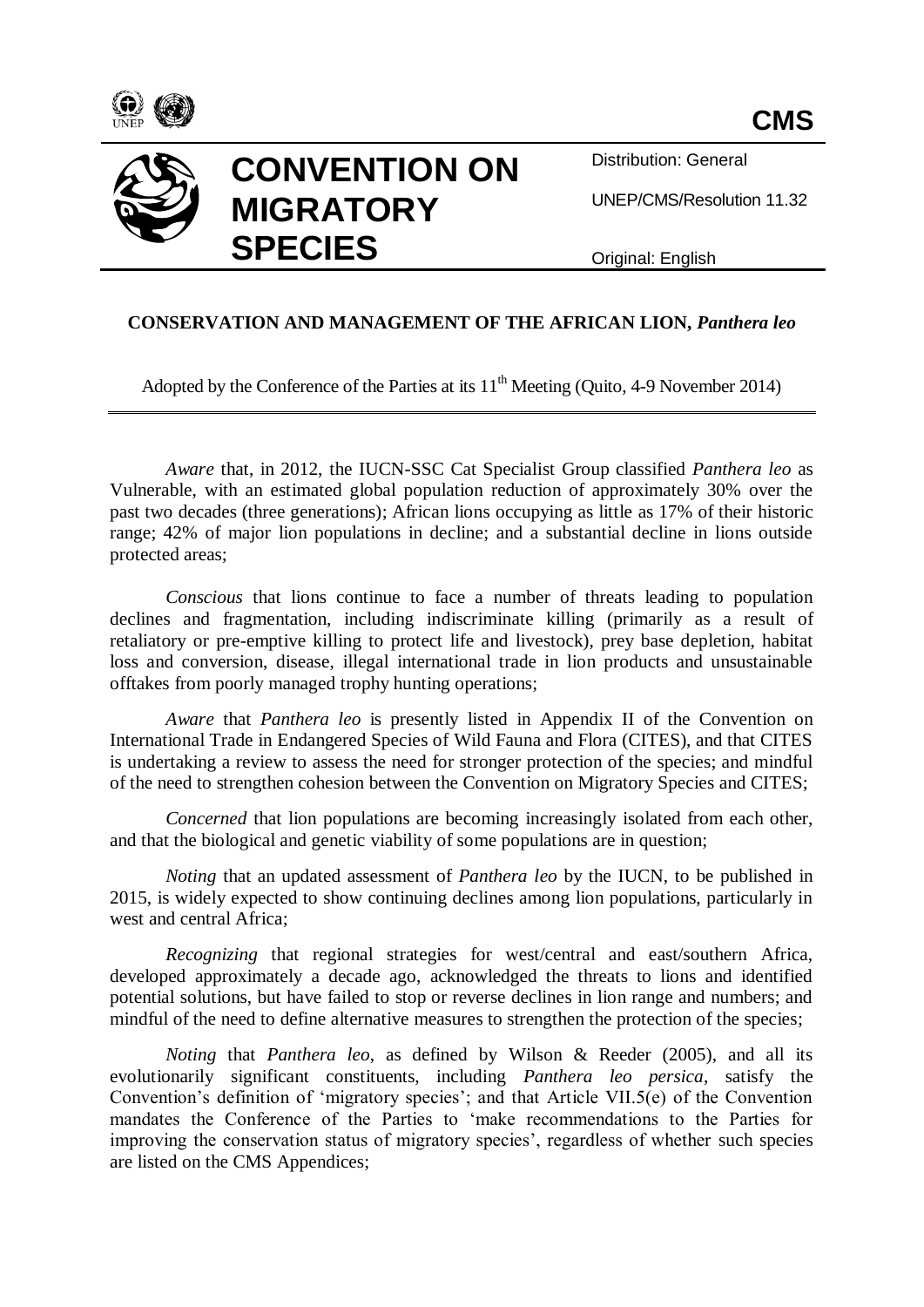*Noting* that the strategic plan for migratory species 2015-2023, has the mission "to promote actions to ensure the favourable conservation status of migratory species and their habitats, and to ensure the ecological integrity, connectivity and resilience of migration systems";

*Recognizing* the vital contribution made by the CMS Scientific Council through its technical and scientific support for improving the conservation of migratory species, including terrestrial mammal species, for example through its development of the Central Asian Mammal Initiative adopted at its 18th Meeting (Bonn, Germany, 1-3 July 2014);

*Noting further* the Government of Kenya's proposal to the  $11<sup>th</sup>$  Meeting of the Conference of the Parties to include the Asiatic lion (*Panthera leo persica*) in Appendix I of the Convention and to include all other subspecies of the lion (*Panthera leo*) in Appendix II of the Convention; and

*Considering* that, in order for Parties to make an informed decision concerning the Appendix II listing of *Panthera leo*, more detailed information on the basis of additional consultations is required concerning its population status in all Range States;

## *The Conference of the Parties to the Convention on the Conservation of Migratory Species of Wild Animals*

1. *Requests* the Range State Parties and *invites* other Range States of *Panthera leo* to review the outcome of the IUCN process that followed the thirteenth Conference of the Parties to CITES in 2004, and the resulting *Conservation Strategy for the lion in Eastern and Southern Africa* (December 2006) and the *Conservation Strategy for the lion in West and Central Africa* (February 2006), based on the outcome of the latest IUCN assessment when available, in order to identify the strengths and weaknesses of these strategies;

2. *Request*s the Range State Parties and *invites* other Range States to consult with each other concerning the population status of *Panthera leo*, and *requests* the Secretariat to provide assistance in this regard;

3. *Requests* the Range State Parties and *invites* other Range States to consult with the CITES Secretariat through national focal points to receive information from the currently ongoing process for the species;

4. *Recommends* a meeting of Range State Parties, other Range States, and partner organizations, including representatives from the CMS Scientific Council, to be convened as a matter of urgency in order to assess and evaluate the implementation of the Conservation Strategy for the lion in Eastern and Southern Africa (2006) and the Conservation Strategy for the lion in West and Central Africa (2006), and develop regional conservation action plans designed to reverse population declines and possible needs for capacity-building in lion Range States;

5. *Requests* the Range State Parties to present a review of progress to the 44<sup>th</sup> and 45<sup>th</sup> Meetings of the Standing Committee;